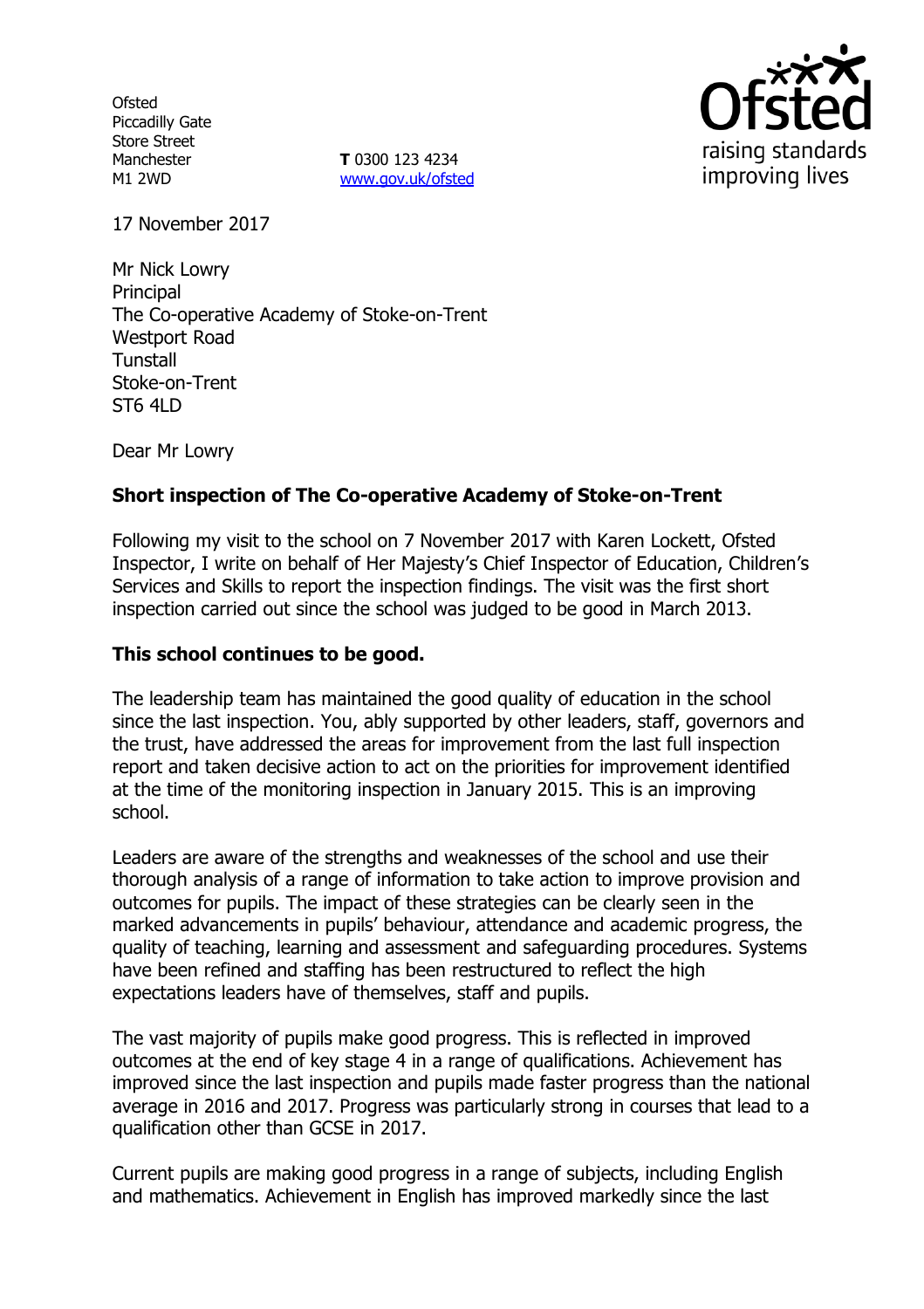

inspection and results in mathematics improved in 2016. However, Year 11 pupils made slower progress in mathematics in 2017. Improving outcomes in mathematics remains a priority for the school.

Disadvantaged pupils are making good progress in most year groups. In 2016, they made similar progress to other pupils at the end of key stage 4 and in 2017, they made faster progress than other pupils nationally. However, their attainment remains lower than that of other pupils.

The leadership of teaching and learning is strong. Detailed analysis of the quality of teaching, learning and assessment leads to focused support and tailored professional development opportunities to help staff improve their practice. Staff value the training that they are given and performance management is used well to address school and individual priorities. There is some very high-quality teaching in the school.

Leaders are aware that not all teaching matches the best that is evident in the school. The most able pupils are not consistently challenged in order to attain at the highest level and, at times, pupils are not given opportunities to explore concepts in depth. However, strong practice is shared and most teaching is at least consistently good.

Teachers take account of the prior learning of pupils in their planning. They provide activities that effectively develop and extend pupils' skills and understanding both in class and through homework tasks. Pupils value the homework that they are set as they find it helps them with their learning in lessons. Teachers routinely set purposeful homework.

Staff use questions well to prompt pupils to recall relevant knowledge and apply their learning to new problems. Where questions are used most effectively, they are targeted to individual pupils to check and deepen their understanding. This helps them take more responsibility for their learning so that they can develop their skills in working independently.

Pupils work well in groups in a positive and productive atmosphere. They are given opportunities to review and discuss their learning and, as a result, they improve their understanding through speaking as well as writing. Pupils are given helpful feedback on a regular basis and they are proud of their work. They behave very well in class.

There have been marked improvements in the standards of behaviour since the last inspection. Pupils who find it difficult to manage their own behaviour are supported well and the use of sanctions, including exclusions, has declined. Leaders are now thoroughly analysing the information that they have about pupils' behaviour and attendance so that appropriate actions can be rapidly implemented. The pastoral team has used this information to secure substantial reductions in the number of behaviour incidents and has taken effective action to improve attendance and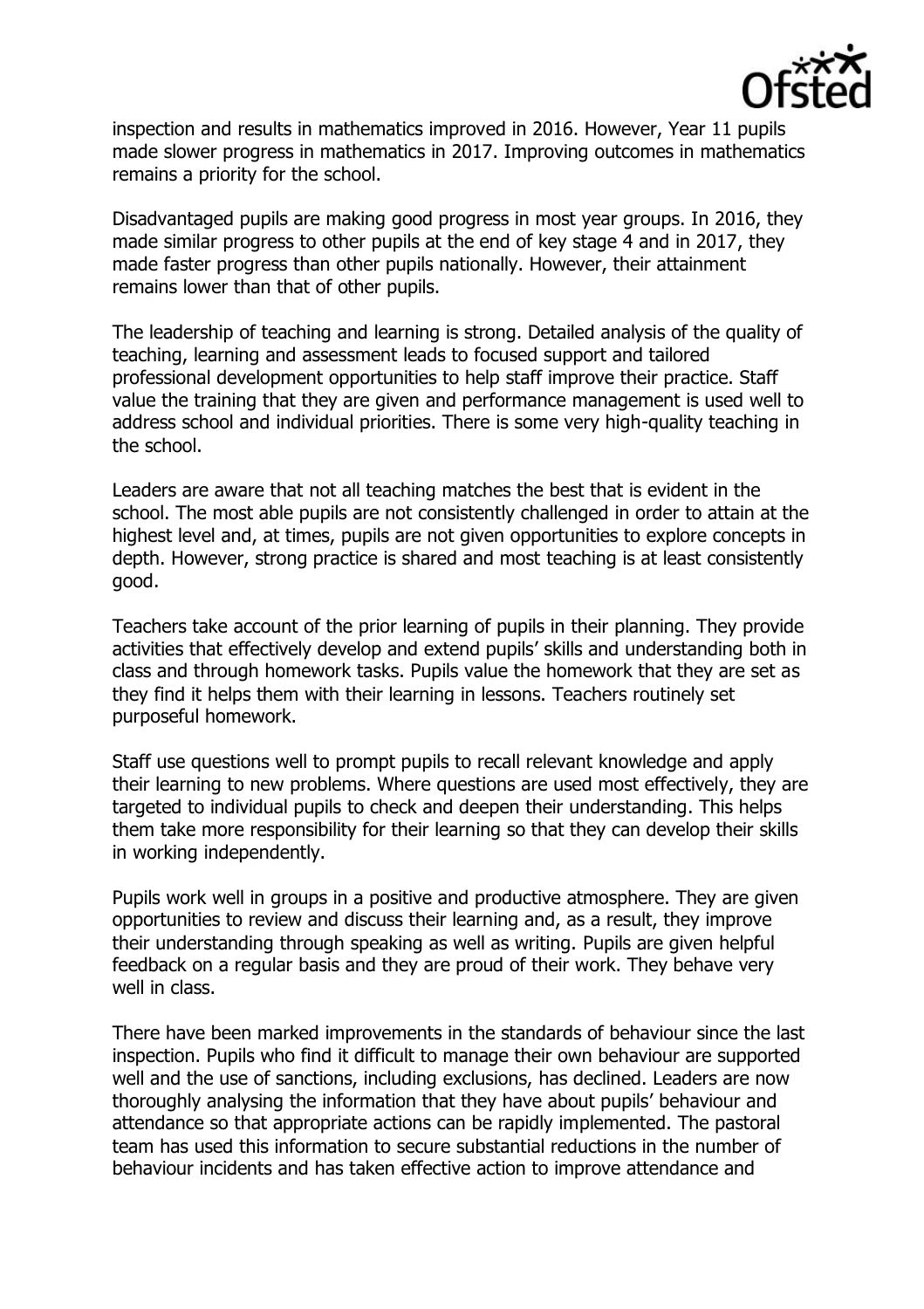

diminish persistent absence over the last two years. Pupils want to come to school and behave well.

The promotion of personal development and welfare is a strength of the school. Pupils are polite and considerate and respect other people. They are well cared for and know who to talk to if they are concerned about anything. They are proud of their school. The school's strong work in this area was recognised by the Department for Education in 2016. The school was regional winner of the Character Award, which celebrates achievements in the promotion of perseverance, resilience, respect and collaboration.

# **Safeguarding is effective.**

All safeguarding arrangements are fit for purpose. Governors ensure that safeguarding duties are met. There is a strong culture for keeping pupils safe. Safeguarding is very well led and all staff know that it is their responsibility to keep pupils safe. They have received thorough training and take appropriate action if they have a concern about a pupil's welfare.

Processes are robust and concerns are followed up tenaciously. Referrals are timely and outside agencies are used effectively. Procedures to recruit, select and check staff are thorough and the school's single central record is compliant.

Pupils are taught to stay safe in a range of situations. High-quality work to help pupils protect themselves from grooming and child sexual exploitation has been praised by a senior social worker and is used by the local police as an example of best practice.

Staff have a clear understanding of their 'Prevent' duty and links with the Staffordshire police Prevent Team are strong. This helps to further protect pupils from the risks of radicalisation and extremism.

# **Inspection findings**

- **E** Leaders and managers have taken effective action to improve the school since the last inspection. Senior leadership is strong and middle leadership is developing. Variability in the quality of subject leadership has been addressed and underperforming subjects, such as mathematics, are now well led. Other subjects, such as English, continue to be well led.
- Governance is strong. Governors know the strengths and weaknesses of the school and use this information to hold senior leaders to account. Governors have a range of skills and experiences and offer appropriate support and challenge. They are committed to improving provision and outcomes for pupils at the school.
- The Co-op Academies Trust provides high-quality training, subject specific support and leadership development opportunities. Senior members of the trust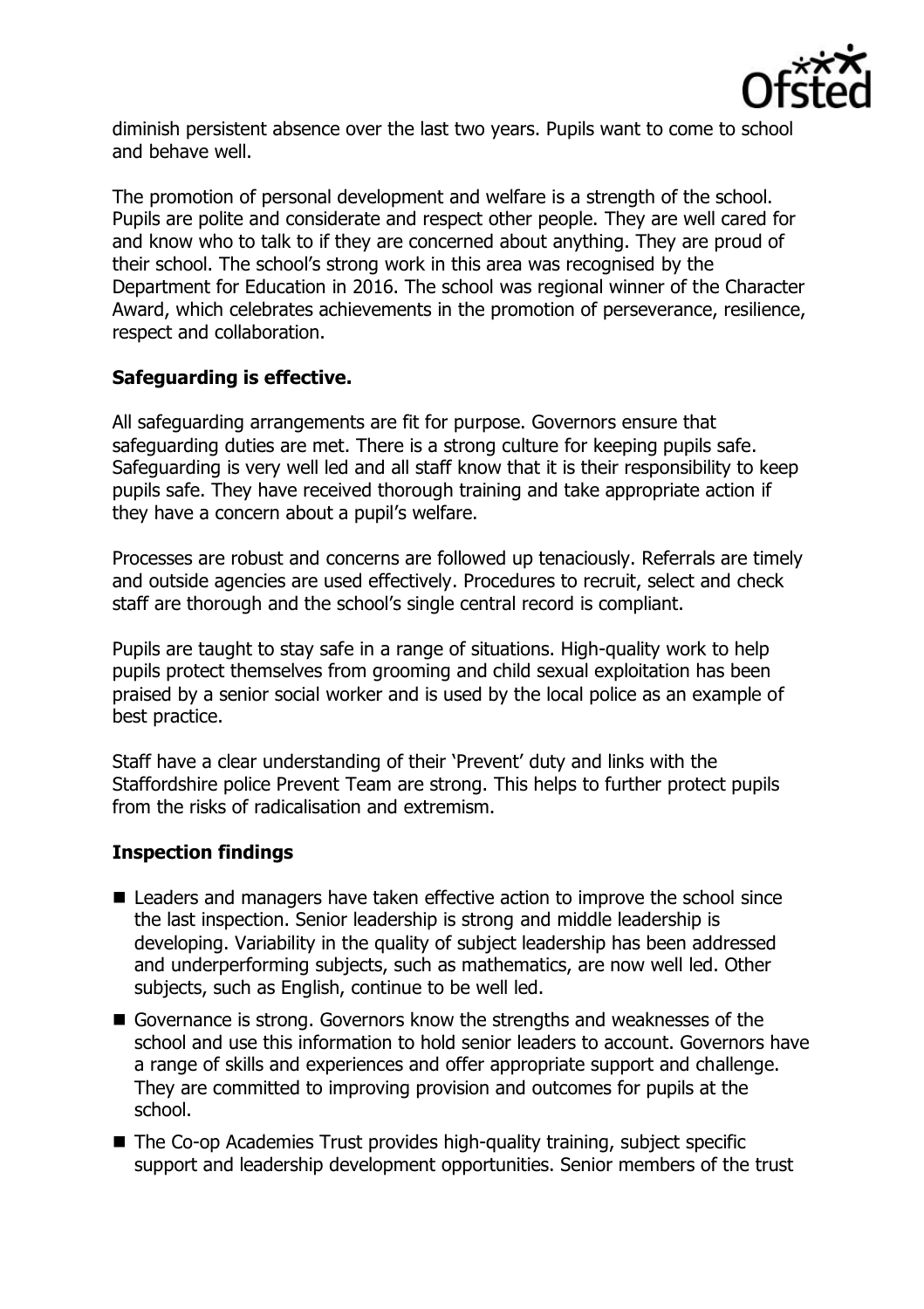

visit the school regularly, meet with the principal and other staff and ensure that reports outline clear and helpful actions that leaders need to take.

- **Pupils now make good progress overall from their different starting points and** outcomes in English and mathematics have improved since the last inspection. However, attainment is consistently below the national average and Year 11 pupils made slower progress in mathematics in 2017. Action is being taken to improve outcomes in mathematics, but this is yet to have a sustained impact on the end of key stage 4 results.
- The areas for improvement identified at the time of the last inspection related to teaching have been addressed and there is some very strong teaching in the school. However, some inconsistencies remain and the most able pupils are not routinely challenged to attain the highest grades in every subject area. Leaders have plans to address this, including developing the curriculum further in order to improve attainment.
- **Pupil premium funding has been used effectively to improve provision and** outcomes for disadvantaged pupils. Successful strategies that have been used in Year 11 are now being used in other year groups so that progress continues to improve. However, attainment and attendance rates remain lower than those of other pupils.
- **Effective careers advice, strong personal development and good progress mean** that almost all Year 11 pupils have moved on to sustained places in further education since the last inspection. There has also been a huge increase in the number of pupils who then go on to higher education.

#### **Next steps for the school**

Leaders and those responsible for governance should ensure that:

- $\blacksquare$  teaching, learning and assessment continue to improve so that they are consistently of the highest standard
- $\blacksquare$  further action is taken to sustain improved outcomes in mathematics
- $\blacksquare$  the most effective strategies for improving outcomes for disadvantaged pupils are further developed in order to increase the attainment of this group of pupils
- $\blacksquare$  the most able pupils are consistently challenged to help them attain at the highest level.

I am copying this letter to the chair of the governing body, the regional schools commissioner and the director of children's services for Stoke-on-Trent. This letter will be published on the Ofsted website.

Yours sincerely

Simon Mosley **Her Majesty's Inspector**